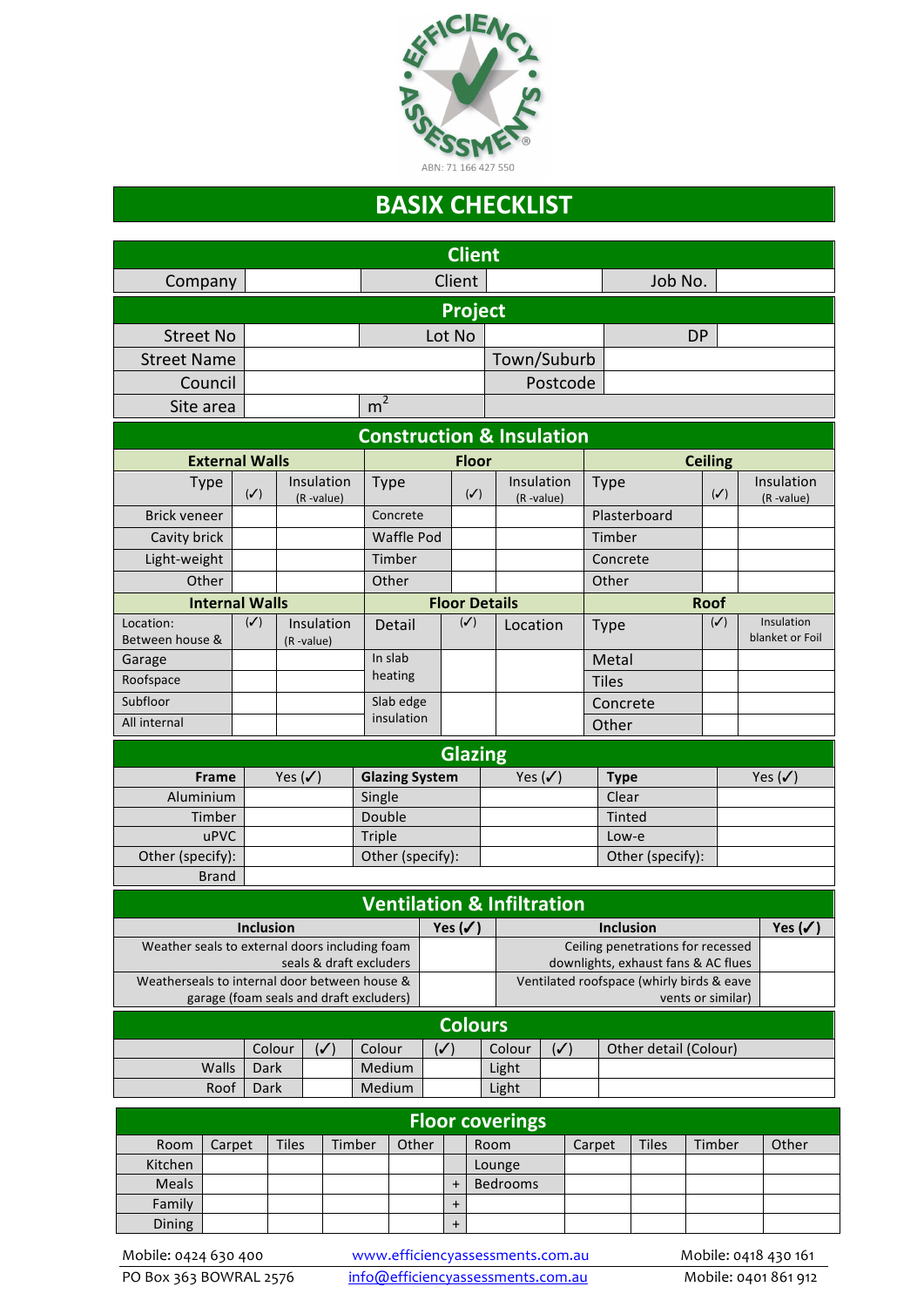| Water                                                                                                              |                                                     |                |                 |                                                                                                                                                                                                                        |                                       |  |                                                    |                                  |                      |               |                    |                   |                           |                |                |  |
|--------------------------------------------------------------------------------------------------------------------|-----------------------------------------------------|----------------|-----------------|------------------------------------------------------------------------------------------------------------------------------------------------------------------------------------------------------------------------|---------------------------------------|--|----------------------------------------------------|----------------------------------|----------------------|---------------|--------------------|-------------------|---------------------------|----------------|----------------|--|
| Alternative water supply (required)                                                                                |                                                     |                |                 |                                                                                                                                                                                                                        |                                       |  |                                                    |                                  |                      |               |                    |                   |                           |                |                |  |
| <b>Alternative supply</b>                                                                                          |                                                     |                | $(\checkmark)$  |                                                                                                                                                                                                                        |                                       |  |                                                    |                                  | <b>Connections</b>   |               |                    |                   | $(\checkmark)$            |                |                |  |
| Rainwater tank                                                                                                     |                                                     |                |                 | Litres                                                                                                                                                                                                                 |                                       |  |                                                    |                                  | All uses             |               |                    |                   |                           |                |                |  |
| Reticulated in subdivision                                                                                         |                                                     |                |                 |                                                                                                                                                                                                                        |                                       |  |                                                    | Garden                           |                      |               |                    |                   |                           |                |                |  |
| Grey water system                                                                                                  |                                                     |                |                 | $\overline{a}$                                                                                                                                                                                                         |                                       |  | Laundry/ Washing Mach. (cold)                      |                                  |                      |               | <b>Toilets</b>     |                   |                           |                |                |  |
|                                                                                                                    |                                                     |                | $\ddot{}$       |                                                                                                                                                                                                                        |                                       |  |                                                    |                                  |                      |               |                    |                   |                           |                |                |  |
|                                                                                                                    | 4 star                                              | 5 star         |                 |                                                                                                                                                                                                                        | <b>Fittings</b><br>Waterless<br>Other |  |                                                    |                                  |                      |               | <b>Showerheads</b> |                   | $(\checkmark)$ 3 star     |                |                |  |
|                                                                                                                    | Please tick $(\checkmark)$<br>3 star<br>Kitchen tap |                |                 |                                                                                                                                                                                                                        |                                       |  |                                                    |                                  |                      |               |                    | 7.5-9L/ min       |                           |                |                |  |
|                                                                                                                    | Bathroom tap                                        |                |                 |                                                                                                                                                                                                                        |                                       |  |                                                    |                                  |                      |               |                    |                   | 6-7.5 L/ min              |                |                |  |
| Toilets                                                                                                            |                                                     |                |                 |                                                                                                                                                                                                                        |                                       |  |                                                    |                                  |                      |               |                    | $4.5 - 6L/min$    |                           |                |                |  |
| Pool and spa                                                                                                       |                                                     |                |                 |                                                                                                                                                                                                                        |                                       |  |                                                    |                                  |                      |               |                    |                   |                           |                |                |  |
| Please tick $(\checkmark)$                                                                                         |                                                     | $(\checkmark)$ | Volume          |                                                                                                                                                                                                                        |                                       |  |                                                    |                                  | Pump timer           |               |                    | Shading structure |                           |                | Heating        |  |
|                                                                                                                    | Pool                                                |                | KL              |                                                                                                                                                                                                                        |                                       |  | $(1m^3=1KL)$                                       |                                  |                      |               |                    |                   |                           |                |                |  |
|                                                                                                                    | Spa                                                 |                |                 | <b>KL</b>                                                                                                                                                                                                              |                                       |  | $(1m^3=1KL)$                                       |                                  |                      |               |                    |                   |                           |                |                |  |
|                                                                                                                    |                                                     |                |                 |                                                                                                                                                                                                                        |                                       |  |                                                    |                                  |                      |               |                    |                   | <b>Heating Type</b>       |                |                |  |
|                                                                                                                    |                                                     |                |                 |                                                                                                                                                                                                                        |                                       |  |                                                    |                                  |                      |               |                    |                   |                           |                |                |  |
|                                                                                                                    |                                                     |                |                 |                                                                                                                                                                                                                        |                                       |  | <b>Energy</b>                                      |                                  |                      |               |                    |                   |                           |                |                |  |
|                                                                                                                    |                                                     |                |                 |                                                                                                                                                                                                                        |                                       |  | <b>Hot Water</b>                                   |                                  |                      |               |                    |                   |                           |                |                |  |
| <b>Power</b>                                                                                                       | $(\checkmark)$                                      |                | <b>Type</b>     |                                                                                                                                                                                                                        | $(\checkmark)$                        |  | Rating                                             |                                  |                      |               |                    |                   |                           |                |                |  |
| Gas                                                                                                                |                                                     |                |                 | Storage                                                                                                                                                                                                                |                                       |  | <b>Stars</b>                                       |                                  |                      |               |                    |                   | <b>SOLAR SYSTEMS ONLY</b> |                |                |  |
| Heat pump                                                                                                          |                                                     |                | Instantaneous   |                                                                                                                                                                                                                        |                                       |  | <b>RECS</b><br>Enter value- stars for              |                                  |                      |               |                    |                   | Boost type                |                | $(\checkmark)$ |  |
| Solar                                                                                                              |                                                     |                |                 |                                                                                                                                                                                                                        |                                       |  |                                                    |                                  |                      |               |                    |                   | Electric                  |                |                |  |
| gas, RECS for solar/HP<br>Gas<br>$\pmb{+}$<br><b>Heating &amp; Cooling</b>                                         |                                                     |                |                 |                                                                                                                                                                                                                        |                                       |  |                                                    |                                  |                      |               |                    |                   |                           |                |                |  |
|                                                                                                                    |                                                     |                |                 |                                                                                                                                                                                                                        |                                       |  |                                                    |                                  |                      |               |                    |                   |                           |                |                |  |
|                                                                                                                    | $(\checkmark)$                                      | To Living      |                 |                                                                                                                                                                                                                        | To<br><b>Bedrooms</b>                 |  |                                                    | <b>FOR AIR CONDITIONING ONLY</b> |                      |               |                    |                   |                           |                |                |  |
| Air-Conditioning                                                                                                   |                                                     |                |                 |                                                                                                                                                                                                                        |                                       |  |                                                    |                                  |                      |               | $(\checkmark)$     |                   | Rating                    |                |                |  |
| Ceiling fans                                                                                                       |                                                     |                |                 |                                                                                                                                                                                                                        |                                       |  |                                                    |                                  | Split                |               |                    |                   |                           |                |                |  |
| <b>Central heating</b>                                                                                             |                                                     |                |                 |                                                                                                                                                                                                                        |                                       |  |                                                    |                                  |                      |               | <b>Ducted</b>      |                   |                           |                |                |  |
| <b>Fixed Flue heating</b>                                                                                          |                                                     |                |                 |                                                                                                                                                                                                                        |                                       |  |                                                    |                                  | <b>Reverse Cycle</b> |               |                    |                   |                           |                |                |  |
| Wood burner                                                                                                        |                                                     |                |                 |                                                                                                                                                                                                                        |                                       |  |                                                    |                                  |                      | Zoned         |                    |                   |                           |                |                |  |
| In slab heating                                                                                                    |                                                     |                |                 |                                                                                                                                                                                                                        |                                       |  |                                                    |                                  |                      | 1phase        |                    |                   |                           |                | <b>Stars</b>   |  |
|                                                                                                                    |                                                     | Other:         |                 |                                                                                                                                                                                                                        |                                       |  |                                                    |                                  |                      |               | 3phase             |                   |                           |                | <b>EER</b>     |  |
|                                                                                                                    |                                                     |                |                 |                                                                                                                                                                                                                        |                                       |  | <b>Exhaust fans</b>                                |                                  |                      |               |                    |                   |                           |                |                |  |
| <b>TYPE</b>                                                                                                        |                                                     |                |                 |                                                                                                                                                                                                                        |                                       |  |                                                    |                                  | <b>OPERATION</b>     |               |                    |                   |                           |                |                |  |
|                                                                                                                    |                                                     | Kitchen        | <b>Bath</b>     |                                                                                                                                                                                                                        | Laundry                               |  |                                                    |                                  |                      |               |                    | Kitchen           | <b>Bath</b>               |                | Laundry        |  |
| Ducted                                                                                                             |                                                     |                |                 |                                                                                                                                                                                                                        |                                       |  |                                                    |                                  | Manual on/off        |               |                    |                   |                           |                |                |  |
| Non-ducted                                                                                                         |                                                     |                |                 |                                                                                                                                                                                                                        |                                       |  |                                                    |                                  | Auto with light      |               |                    |                   |                           |                |                |  |
| Diameter                                                                                                           |                                                     |                |                 |                                                                                                                                                                                                                        |                                       |  | Draft caps are required on non ducted exhaust fans |                                  | Other:               |               |                    |                   |                           |                |                |  |
|                                                                                                                    |                                                     |                |                 |                                                                                                                                                                                                                        |                                       |  | <b>Other installations</b>                         |                                  |                      |               |                    |                   |                           |                |                |  |
| <b>COOKING</b>                                                                                                     |                                                     | Gas            | <b>Electric</b> |                                                                                                                                                                                                                        | <b>DRYING</b>                         |  |                                                    |                                  | $(\checkmark)$       | <b>FRIDGE</b> |                    |                   |                           | $(\checkmark)$ |                |  |
| Cooktop                                                                                                            |                                                     |                |                 |                                                                                                                                                                                                                        | Outdoor line                          |  |                                                    |                                  |                      |               | Well ventilated    |                   |                           |                |                |  |
| Oven                                                                                                               |                                                     |                |                 |                                                                                                                                                                                                                        | Indoor line                           |  |                                                    |                                  |                      |               |                    |                   |                           |                |                |  |
| <b>ALTERNATIVE POWER</b>                                                                                           |                                                     |                | PV System       |                                                                                                                                                                                                                        |                                       |  |                                                    |                                  | Peak KWh             |               |                    |                   |                           |                |                |  |
|                                                                                                                    |                                                     |                |                 |                                                                                                                                                                                                                        |                                       |  | <b>Lighting</b>                                    |                                  |                      |               |                    |                   |                           |                |                |  |
| <b>TYPE</b>                                                                                                        |                                                     |                |                 |                                                                                                                                                                                                                        |                                       |  |                                                    |                                  |                      |               |                    |                   |                           |                |                |  |
|                                                                                                                    |                                                     |                | Kitchen         |                                                                                                                                                                                                                        |                                       |  | <b>Bedrooms</b>                                    |                                  |                      | Hallways      |                    | Bath/WC           |                           | Laundry        |                |  |
|                                                                                                                    |                                                     | Living areas   |                 |                                                                                                                                                                                                                        |                                       |  |                                                    |                                  |                      |               |                    |                   |                           |                |                |  |
|                                                                                                                    | <b>Compact Fluoro or LED</b><br>Fluorescent         |                |                 |                                                                                                                                                                                                                        |                                       |  |                                                    |                                  |                      |               |                    |                   |                           |                |                |  |
| Incandescent                                                                                                       |                                                     |                |                 |                                                                                                                                                                                                                        |                                       |  |                                                    |                                  |                      |               |                    |                   |                           |                |                |  |
| Halogen                                                                                                            |                                                     |                |                 |                                                                                                                                                                                                                        |                                       |  |                                                    |                                  |                      |               |                    |                   |                           |                |                |  |
| If ANY lighting fittings are to be recessed into the ceiling (eg Downlights) please complete PAGE 3                |                                                     |                |                 |                                                                                                                                                                                                                        |                                       |  |                                                    |                                  |                      |               |                    |                   |                           |                |                |  |
| The following restriction will apply to all dwellings without downlights OR when no electrical layout is provided: |                                                     |                |                 |                                                                                                                                                                                                                        |                                       |  |                                                    |                                  |                      |               |                    |                   |                           |                |                |  |
|                                                                                                                    |                                                     |                |                 |                                                                                                                                                                                                                        |                                       |  |                                                    |                                  |                      |               |                    |                   |                           |                |                |  |
|                                                                                                                    |                                                     |                |                 | Insulation must be installed in accordance the NCC and relevant Australian Standards. No Downlights have been<br>included in the NatHERS rating. If downlights are installed, this dwelling will require reassessment. |                                       |  |                                                    |                                  |                      |               |                    |                   |                           |                |                |  |

 $\mathbf{I}$